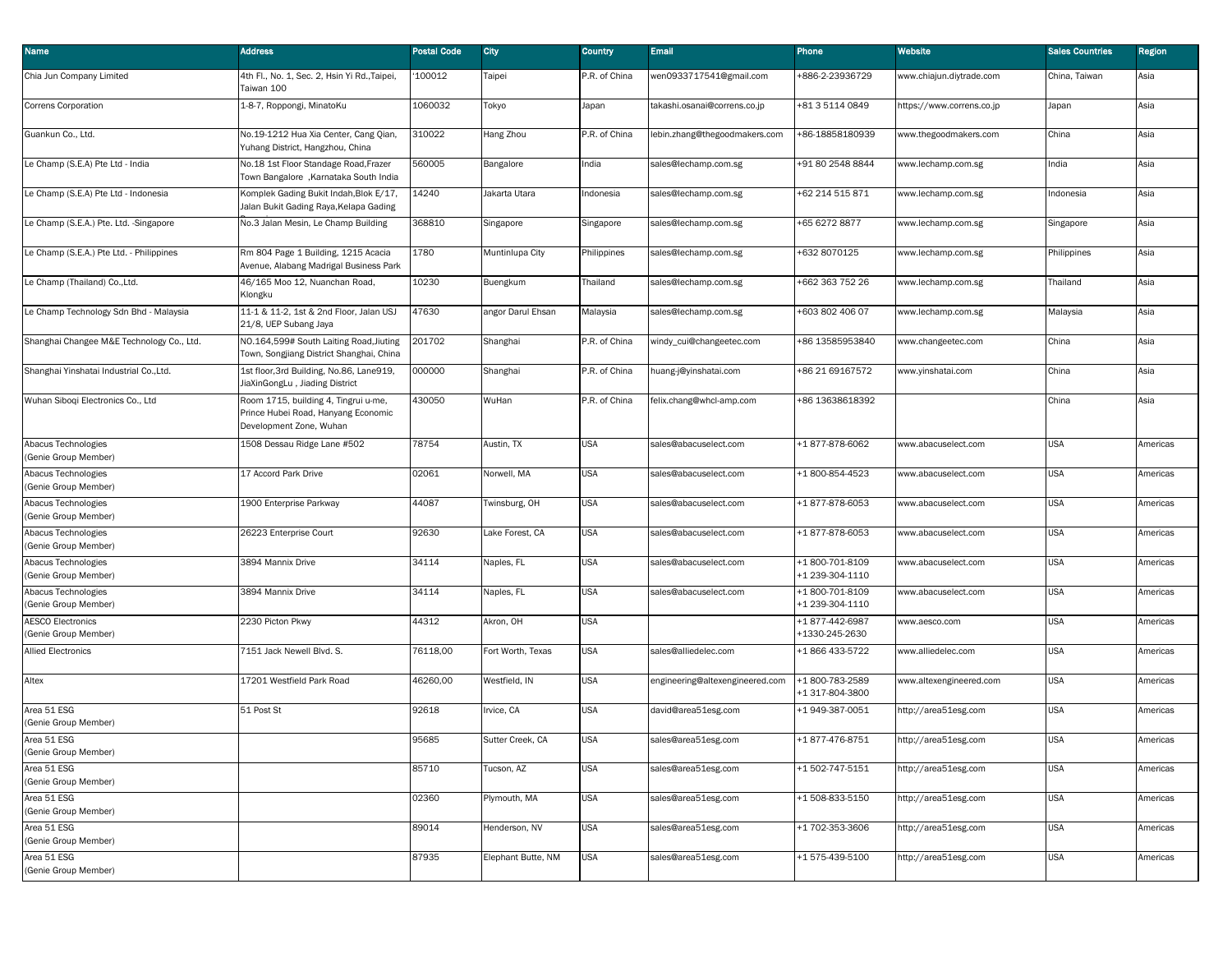| Name                                                          | <b>Address</b>            | <b>Postal Code</b> | City                    | Country    | <b>Email</b>                                                                     | Phone                              | Website                       | <b>Sales Countries</b>       | Region   |
|---------------------------------------------------------------|---------------------------|--------------------|-------------------------|------------|----------------------------------------------------------------------------------|------------------------------------|-------------------------------|------------------------------|----------|
| Area 51 ESG<br>(Genie Group Member)                           |                           | 79936              | El Paso, TX             | JSA        | sales@area51esg.com                                                              | +1 915-595-8970                    | http://area51esg.com          | <b>USA</b>                   | Americas |
| Area 51 ESG<br>(Genie Group Member)                           |                           | 37064              | Franklin, TN            | JSA        | sales@area51esg.com                                                              | +1 949-333-5367                    | nttp://area51esg.com          | <b>USA</b>                   | Americas |
| <b>Arrow Electronics</b>                                      | 9201 East Dry Creek Road  | 80112,00           | Centennial, CO          | JSA        | sales@arrow.com                                                                  | +1 303-824-4000                    | www.arrow.com                 | <b>USA</b>                   | Americas |
| <b>B&amp;R Electronics Broker</b>                             | 17 Raritan Rd             | 07436              | Oakland, NJ             | <b>JSA</b> |                                                                                  | +1 201-337-3111                    |                               | <b>USA</b>                   | Americas |
| <b>B&amp;R Electronics Broker</b>                             | 400 Braen Ave             | 07481              | Wyckoff, NJ             | JSA        |                                                                                  | +1 201-670-7200                    |                               | <b>USA</b>                   | Americas |
| <b>Barbey Electronics Corporation</b><br>(Genie Group Member) | 11264 Grooms Rd, Suite E  | 45242              | Cincinatti, OH          | JSA        | cetussing@barbeyele.com                                                          | +1513-723-8810                     | www.barbeyele.com             | <b>USA</b>                   | Americas |
| <b>Barbey Electronics Corporation</b><br>(Genie Group Member) | 210 Corporate Dr          | 19605              | Reading, PA             | <b>JSA</b> | kloudis@barbeyele.com                                                            | +1 610-916-7955                    | www.barbeyele.com             | <b>USA</b>                   | Americas |
| Beyond components                                             | 5 Carl Thompson Road      | 01886              | Westford, MA            | JSA        | sales@beyondc.com                                                                | +1 800-971-4242<br>+1 978-392-9191 | vww.beyondcomponents.com      | <b>USA</b>                   | Americas |
| <b>Bluff City Electronics</b><br>(Genie Group Member)         | 1927 Elm Hill Pike        | 37210              | Nashville, TN           | <b>JSA</b> | sales@bluffcityelectronics.com                                                   | +1 615-871-4700                    | vww.bluffcityelectronics.com  | <b>USA</b>                   | Americas |
| <b>Bluff City Electronics</b><br>(Genie Group Member)         | 3339 Fontaine Road        | 38116              | Memphis, TN             | JSA        | sales@bluffcityelectronics.com                                                   | +1 901-345-9500                    | www.bluffcityelectronics.com  | <b>USA</b>                   | Americas |
| <b>Bluff City Electronics</b><br>(Genie Group Member)         | 4926 E. Needleton Ave     | 72401              | Jonesboro, AR           | <b>JSA</b> | sales@bluffcityelectronics.com                                                   | +1870-931-3795                     | www.bluffcityelectronics.com  | <b>USA</b>                   | Americas |
| <b>Bluff City Electronics</b><br>(Genie Group Member)         | 707 Robert E Lee Dr.      | 38801              | Tupelo, MS              | <b>JSA</b> | sales@bluffcityelectronics.com                                                   | +1 601-842-6832                    | www.bluffcityelectronics.com  | <b>USA</b>                   | Americas |
| <b>Bluff City Electronics</b><br>(Genie Group Member)         | 724 Airways               | 38301              | Jackson, TN             | JSA        | sales@bluffcityelectronics.com                                                   | +1 731-422-1266                    | www.bluffcityelectronics.com  | <b>USA</b>                   | Americas |
| <b>Bluff City Electronics</b><br>(Genie Group Member)         | 810 South Izard           | 72201              | Little Rock, AR         | <b>JSA</b> | sales@bluffcityelectronics.com                                                   | +1501-376-7044                     | vww.bluffcityelectronics.com  | <b>USA</b>                   | Americas |
| <b>Bravo Electro Components</b>                               | 1990 Russell Ave          | 95051              | Santa Clara, CA         | USA        | sales@bravoelectro.com                                                           | +1800-392-6318<br>+1 323-888-4133  | www.bravoelectro.com          | <b>USA</b>                   | Americas |
| Components Center<br>(Genie Group Member)                     | 11208 Young River Ave     | 92708              | Fountain Valley, CA     | <b>JSA</b> | e-sales@componentscenter.com                                                     | +1800-598-0433<br>+1 714-979-0433  | www.ComponentsCenter.com      | <b>USA</b>                   | Americas |
| <b>Components Center</b><br>(Genie Group Member)              | 3351 Edward Ave.          | 95054              | Santa Clara, CA         | <b>JSA</b> | e-sales@componentscenter.com                                                     | +1 408-988-3751                    | www.ComponentsCenter.com      | <b>USA</b>                   | Americas |
| Components Center/Dalis Electronics<br>(Genie Group Member)   | 3645 E. Atlanta Ste 2     | 85040              | Phoenix, AZ             | USA        | e-sales@componentscenter.com                                                     | +1 602-275-2626                    | www.ComponentsCenter.com      | <b>USA</b>                   | Americas |
| Electronic Connections (ECI)<br>(Genie Group Member)          | 195 Lehigh Avenue Bldg #3 | 08701              | Lakewood, NJ            | <b>JSA</b> | eci@ecinj.com                                                                    | +1732-367-5588                     | www.ecinj.com                 | <b>USA</b>                   | Americas |
| <b>Electronic Depot</b><br>(Genie Group Member)               | 1301 Buttercup Court      | 30044              | Lawrenceville, GA       | <b>JSA</b> | sales@electronicdepotinc.com                                                     | +1 770-237-3088                    | nttp://electronicdepotinc.com | <b>USA</b>                   | Americas |
| <b>Electronic Expeditors</b><br>(Genie Group Member)          | N15W22180 Watertown Rd    | 53186              | Waukesha, WI            | <b>JSA</b> | sales@ee-usa.com                                                                 | +1800-201-1933<br>+1 262-574-4400  | www.ee-usa.com                | <b>USA</b>                   | Americas |
| <b>Future Electronics</b>                                     | 237 Hymus Boulevard       | <b>H9R 5C7</b>     | Pointe Claire, QC       | Canada     | nttp://www.futureelectronics.com/e<br>1/company-information/contact-             | +1800-388-8731<br>+1 800-675-1619  | www.futureelectronics.com     | USA, Canada                  | Americas |
| <b>Hammond Electronics</b>                                    | 1230 West Central Blvd    | 32805              | Orlando, FL             | <b>JSA</b> | estore@hammondelec.com                                                           | +1800-929-2677<br>+1866-373-8919   | www.hammondelec.com           | <b>USA</b>                   | Americas |
| <b>Heilind Electronics</b>                                    | 58 Jonspin Road           | 01887              | Wilmington, MA          | USA        | http://www.heilind.com/contactus.<br>asp                                         | +1800-400-7041                     | www.heilind.com               | USA, Canada, Mexico Americas |          |
| <b>Industrial Electronics</b><br>(Genie Group Member)         | 10334 Cogdill Rd          | 37932              | Knoxville, TN           | JSA        | 1ttp://www.ieknox.com/catalog/ind +1 865-777-0099<br>ex.php?main_page=contact_us |                                    | www.ieknox.com                | <b>USA</b>                   | Americas |
| <b>LXI Components</b><br>(Genie Group Member)                 | 2801 Leslie Road          | 33619-2224         | Tampa, FL               | JSA        | sales@lxicomponents.com                                                          | +1800-595-5134<br>+1813-663-9682   | www.lxicomponents.com/home    | <b>USA</b>                   | Americas |
| <b>LXI Components</b><br>(Genie Group Member)                 |                           |                    | Huntsville, AL          | JSA        | sales@lxicomponents.com                                                          | +1888-827-5879<br>+1 256-298-1577  | vww.lxicomponents.com/home    | <b>USA</b>                   | Americas |
| <b>LXI Components</b><br>(Genie Group Member)                 |                           |                    | Dallas / Fort Worth, TX | <b>USA</b> | sales@lxicomponents.com                                                          | +1800-595-5134                     | www.lxicomponents.com/home    | <b>USA</b>                   | Americas |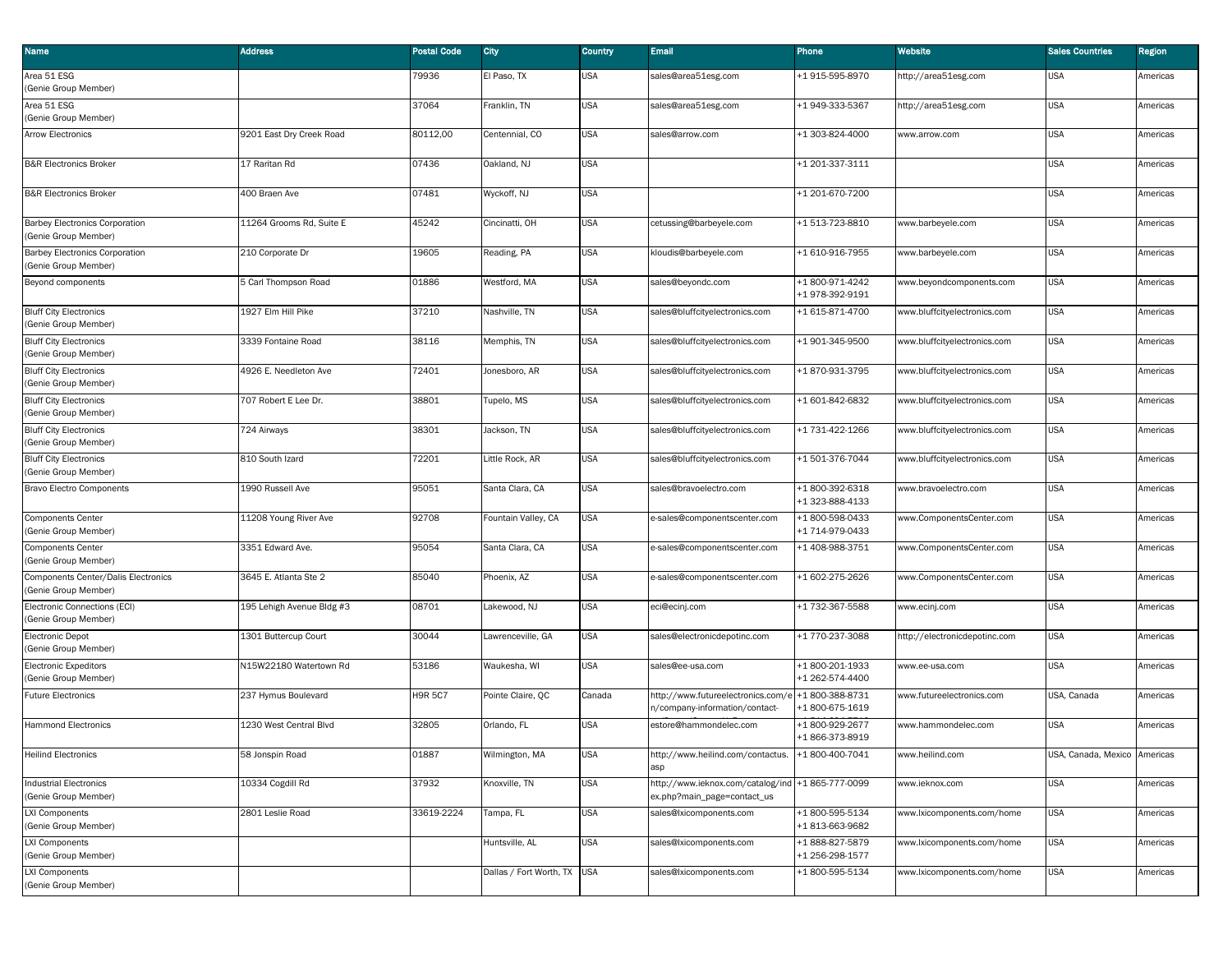| Name                                                    | <b>Address</b>                       | <b>Postal Code</b> | City                | <b>Country</b> | <b>Email</b>                                               | Phone                             | Website                     | <b>Sales Countries</b> | <b>Region</b> |
|---------------------------------------------------------|--------------------------------------|--------------------|---------------------|----------------|------------------------------------------------------------|-----------------------------------|-----------------------------|------------------------|---------------|
| <b>LXI Components</b><br>(Genie Group Member)           |                                      |                    |                     | JSA            | sales@lxicomponents.com                                    | +1 973-962-4119                   | www.lxicomponents.com/home  | <b>USA</b>             | Americas      |
| M3 Distribution Inc.                                    | 4028 Daley Ave.                      | 77375              | Tombell, TX         | USA            | sales@m3distribution.com                                   | +1 201-357-0604<br>+1877-633-4789 | www.m3distribution.com      | <b>USA</b>             | Americas      |
| M3 Distribution Inc.<br>(Genie Group Member)            | 25116 Stanolind Rd                   | 77375              | Tombell, TX         | USA            | sales@m3distribution.com                                   | +1877-633-4789<br>+1 281-357-0604 | www.m3distribution.com      | <b>USA</b>             | Americas      |
| Major Electric Supply<br>(Genie Group Member)           | 123 High Street                      | 02860              | Pawtucket RI        | USA            | http://www.majorelectricsupply.co<br>m/pages/cfContact.cfm | +1800-444-1660<br>+1 401-724-7100 | www.majorelectricsupply.com | <b>USA</b>             | Americas      |
| Major Electric Supply<br>(Genie Group Member)           | 286 Goldstar Highway                 | 06340              | Groton, CT          | USA            | http://www.majorelectricsupply.co<br>m/pages/cfContact.cfm | +1866-716-8456<br>+1860-716-8456  | www.majorelectricsupply.com | <b>USA</b>             | Americas      |
| <b>Major Electric Supply</b><br>(Genie Group Member)    | 558 West Main St                     | 06360              | Norwich, CT         | USA            | http://www.majorelectricsupply.co<br>m/pages/cfContact.cfm | +1800-303-8456<br>+1860-889-8456  | www.majorelectricsupply.com | <b>USA</b>             | Americas      |
| Marquardt Switches Inc.                                 | 2711 Route 20                        | 13035,00           | Cazenovia, NY       | USA            | info@margswitch.com                                        | +1 315-655-8050                   | www.switches.com            | <b>USA</b>             | Americas      |
| Marquardt Switches Inc.                                 | 2917 Waterview Drive                 | 48309,00           | Rochester Hills, MI | USA            | info@marqswitch.com                                        | +1 248-293-7701                   | www.switches.com            | <b>USA</b>             | Americas      |
| <b>Marsh Electronics</b><br>(Genie Group Member)        | 1563 South 101st Street              | 53214              | Milwaukee, WI       | USA            | http://www.marshelectronics.com/<br>contact/               | +1800-926-2774                    | www.marshelectronics.com    | <b>USA</b>             | Americas      |
| Masline electronics                                     | 511 Clinton Ave S                    | 14620              | Rochester, NY       | USA            | sales@masline.com                                          | +1800-627-5463<br>+1 800 Masline  | www.masline.com             | <b>USA</b>             | Americas      |
| <b>Matrix Enterprises</b>                               | 2864 Northridge Dr NW                | 49544              | Grand Rapids, MI    | USA            | sales@matrix-gr.com                                        | +1800-435-8001<br>+1 616-647-9700 | www.matrix-gr.com           | <b>USA</b>             | Americas      |
| Mouser (Sales and Customer Service)                     | 1000 North Main Street               | 76063              | Mansfield, TX       | USA            | sales@mouser.com                                           | +1800-346-6873<br>+1817-804-3888  | www.mouser.com              | USA, Canada            | Americas      |
| NEDCO / beyond components                               | 5 Carl Thompson Road                 | 01886              | Westford, MA        | USA            | sales@beyondc.com                                          | +1800-971-4242<br>+1978-392-9191  | www.beyondcomponents.com    | <b>USA</b>             | Americas      |
| Peerless Electronic Supplies<br>(Genie Group Member)    | 1815 S 7th St                        | 40208              | Louisville, KY      | USA            | sales@pelec.com                                            | +1800-333-7674<br>+1502-637-7674  | www.pelec.com               | <b>USA</b>             | Americas      |
| Peter Hogan                                             | 2711 Route 20                        | 13035,00           | Cazenovia, NY       | USA            | peter.hogan@marquardt.com                                  | +1 315-655-6219                   |                             | <b>USA</b>             | Americas      |
| <b>Powell Electronics</b><br>(Genie Group Member)       | 111 James Jackson Ave<br>Suite 121   | 27513              | Cary, NC            | USA            | info@powell.com                                            | +1800-235-7880<br>+1 919-467-1212 | www.powell.com              | <b>USA</b>             | Americas      |
| <b>Powell Electronics</b><br>(Genie Group Member)       | 1890 University Drive<br>Suite 115   | 33071              | Coral Springs, FL   | <b>USA</b>     | info@powell.com                                            | +1800-235-7880<br>+1 954-346-2466 | www.powell.com              | <b>USA</b>             | Americas      |
| <b>Powell Electronics</b><br>(Genie Group Member)       | 1900 McCarthy Blvd<br>Suite 107      | 95035              | Milpitas, CA        | USA            | info@powell.com                                            | +1800-235-7880<br>+1 408-943-9020 | www.powell.com              | <b>USA</b>             | Americas      |
| <b>Powell Electronics</b><br>(Genie Group Member)       | 200 Commodore Drive                  | 08085              | Swedesboro, NJ      | USA            | info@powell.com                                            | +1800-235-7880<br>+1856-241-8000  | www.powell.com              | <b>USA</b>             | Americas      |
| <b>Powell Electronics</b><br>(Genie Group Member)       | 4 Mount Royal<br>Suite 210           | 01752              | Marlborough, MA     | USA            | info@powell.com                                            | +1800-235-7880<br>+1508-481-7575  | www.powell.com              | <b>USA</b>             | Americas      |
| <b>Powell Electronics</b><br>(Genie Group Member)       | 4141 Inland Empire Blvd<br>Suite 280 | 91764              | Ontario, CA         | USA            | info@powell.com                                            | +1800-235-7880<br>+1 909-483-4939 | www.powell.com              | <b>USA</b>             | Americas      |
| <b>Powell Electronics</b><br>(Genie Group Member)       | 4500 Fuller Drive<br>Suite 130       | 75038              | Irving, TX          | USA            | info@powell.com                                            | +1800-235-7880<br>+1 972-719-5404 | www.powell.com              | <b>USA</b>             | Americas      |
| <b>Powell Electronics</b><br>(Genie Group Member)       | 6767 Madison Pike NW<br>Suite 100    | 35806              | Huntsville, AL      | <b>USA</b>     | info@powell.com                                            | +1800-235-7880<br>+1 256-971-5900 | www.powell.com              | <b>USA</b>             | Americas      |
| <b>Powell Electronics</b><br>(Genie Group Member)       | 720 South 333 Street<br>Suite 203    | 98003              | Federal Way, WA     | <b>USA</b>     | info@powell.com                                            | +1800-235-7880<br>+1 253-874-2215 | www.powell.com              | <b>USA</b>             | Americas      |
| <b>Powell Electronics</b><br>(Genie Group Member)       | 7705 Industrial Avenue<br>Suite C    | 60081              | Spring Grove, IL    | USA            | info@powell.com                                            | +1800-235-7880<br>+1815-675-3244  | www.powell.com              | <b>USA</b>             | Americas      |
| Precison Sales and Equipment                            | 38 Bishop Hollow Rd                  | 19073              | Newtown Square, PA  | USA            | eparts@precisionsales.com                                  | +1800-523-3561<br>+1 610-359-1002 | www.precisionsales.com      | <b>USA</b>             | Americas      |
| Pueblo Wintronic<br>(Genie Group Member)                | 729B Fortino Blvd                    | 81008              | Pueblo, CO          | USA            | ptgreer@wintronic.com                                      | +1 719-542-1924                   | www.pueblowintronic.com     | <b>USA</b>             | Americas      |
| PUI (Projections Unlimited Inc)<br>(genie Group Member) | 15311 Barranca Parkway               | 92618              | Irvine, CA          | USA            | sales@gopui.com                                            | +1 714-544-2700                   | www.gopui.com               | <b>USA</b>             | Americas      |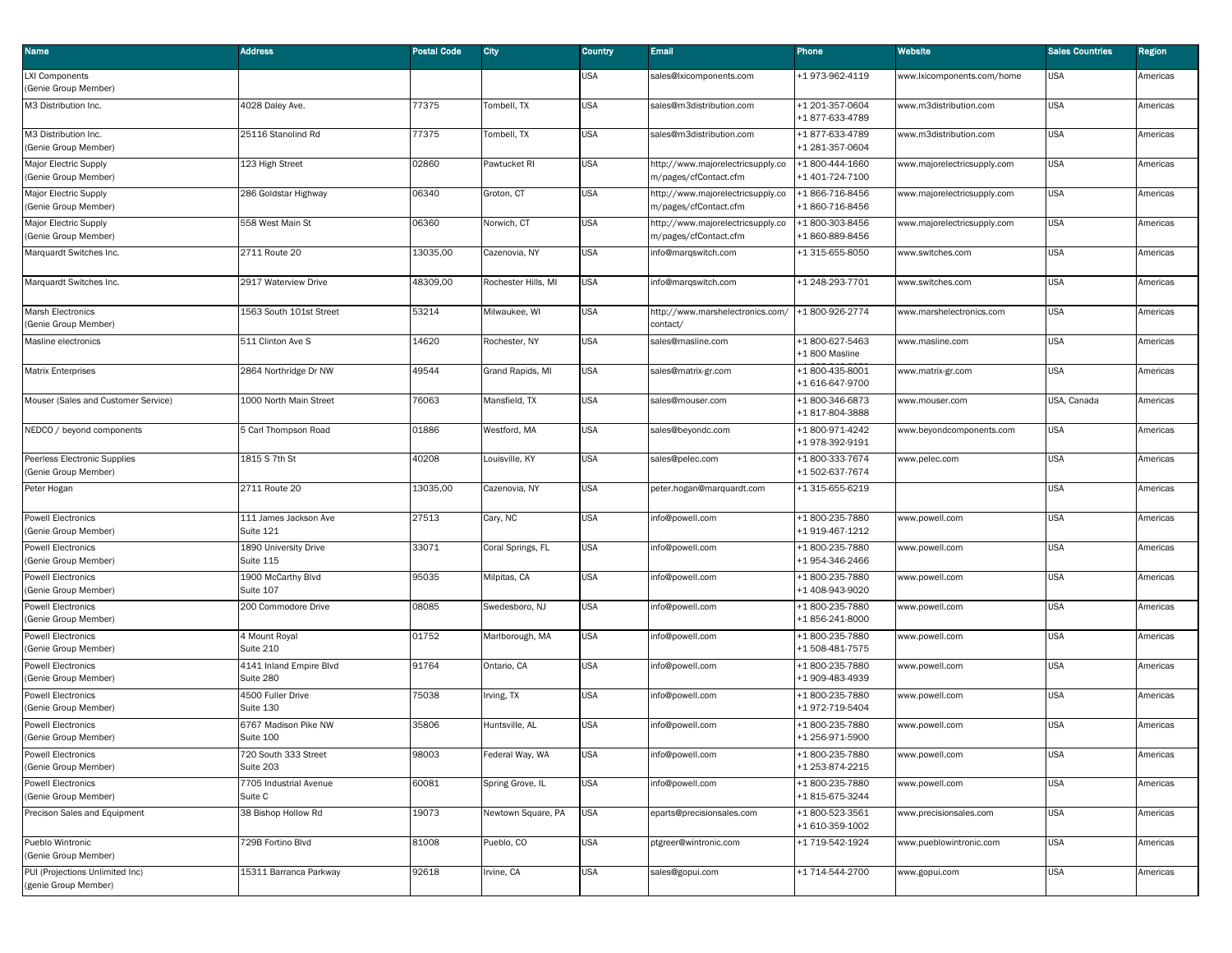| Name                                                    | <b>Address</b>                          | <b>Postal Code</b> | City                      | Country        | Email                                               | Phone                             | Website                   | <b>Sales Countries</b>                   | <b>Region</b> |
|---------------------------------------------------------|-----------------------------------------|--------------------|---------------------------|----------------|-----------------------------------------------------|-----------------------------------|---------------------------|------------------------------------------|---------------|
| PUI (Projections Unlimited Inc)<br>(genie Group Member) | 1637-A S. Main Street                   | 95035              | Milpitas, CA              | JSA            | sales@gopui.com                                     | +1 408-942-1717                   | www.gopui.com             | <b>USA</b>                               | Americas      |
| PUI (Projections Unlimited Inc)<br>(genie Group Member) | 845 Woburn Street                       | 01887              | Wilmington, MA            | <b>USA</b>     | sales@gopui.com                                     | +1888-284-4442                    | www.gopui.com             | <b>USA</b>                               | Americas      |
| R&J Components<br>(Genie Group Member) (Standard Radio) | 360 Rabro Drive                         | 11788              | Hauppauge, NY             | <b>USA</b>     | sales@rjcomponents.com                              | +1800-223-3579<br>+1 631-234-3330 | www.rjcomponents.com      | <b>USA</b>                               | Americas      |
| SOB SCHURTER OKW DO BRASIL LTDA                         | Rua Novo Cancioneiro, 93                | 04704-080 SP       | São Paulo                 | Brazil         |                                                     | +55 11 5090 0030                  | www.sob-brasil.com        | <b>Brazil</b>                            | Americas      |
| Spemco (Specialty Manufacturing Company inc)            | 23425 Harper Ave                        | 48080              | St Clair Shores, MI       | USA            | Spemco Sales<br><rong@spemco.com></rong@spemco.com> | +1800-482-2828<br>+1586-771-2700  | www.spemco.com            | <b>USA</b>                               | Americas      |
| <b>Stark Electronics</b><br>(Genie Group Member)        | 401 Royalston Ave. N                    | 55405              | Minneapolis, MN           | <b>USA</b>     | sales@starkelectronics.com                          | +1888-372-3161<br>+1 612-372-3199 | www.starkelectronics.com  | <b>USA</b>                               | Americas      |
| <b>State Electronics</b><br>(Genie Group Member)        | 36 State Route 10 Suite 6<br>PO Box 436 | 07936-0436         | East Hanover, NJ          | USA            | store_email@state-elec.com                          | +1800-631-8083<br>+1973-887-2550  | www.state-elec.com        | <b>USA</b>                               | Americas      |
| <b>Switches Unlimited</b>                               | 34-11 56th Street                       | 11377              | Woodside, NY              | <b>USA</b>     | sales@switchesunlimited                             | +1800-569-630<br>+1 718-478-5000  | www.switchesunlimited.com | <b>USA</b>                               | Americas      |
| Tonar Industries<br>(Genie Group Member)                | 419 Franklin Ave                        | 07866              | Rockaway, NJ              | <b>USA</b>     | lizm@tonar.com                                      | +1800-568-6627<br>+1973-586-9000  | www.tonar.com             | <b>USA</b>                               | Americas      |
| <b>URS Electronics</b><br>(Genie Group Member)          | 123 N.E Seventh Avenue                  | 97293-0040         | Portland, OR              | <b>USA</b>     | dan.coffer@urselec.com                              | +1503-233-5341                    | http://ursele.com         | <b>USA</b>                               | Americas      |
| Wallco, Inc<br>Genie Group Member                       | 53-55 E. Jackson Street                 | 18701              | Wilkes-Barre, PA          | <b>USA</b>     | harryk@wallcoinc.com                                | +1570-823-6181                    | www.wallcoinc.com         | <b>USA</b>                               | Americas      |
| Wes-Garde                                               | 190 Elliott St.                         | 06114              | Hartford, CT              | USA            | sales@wesgarde.com                                  | +1800-554-8866<br>+1860-525-6907  | www.wesgarde.com          | USA, Canada                              | Americas      |
| Wes-Garde                                               | 2650 Meadowvale Blvd, Unit #2           | L5N 6M5            | Mississauga, ON           | Mexico         | onsales@wesgarde.com                                | +1 905-542-0311                   | www.wesgarde.com          | Mexico                                   | Americas      |
| Wise Components<br>Genie Group Member                   | 20 Midland Avenue                       | 111801             | Hicksville, NY            | <b>USA</b>     | sales@wisecomponents.com                            | +1800-543-4333<br>+1516-393-2550  | vww.wisecomponents.com    | <b>USA</b>                               | Americas      |
| <b>Wise Components</b><br>Genie Group Member            | 79 Harborview Avenue                    | 06902              | Stamford, CT              | USA            | sales@wisecomponents.com                            | +1800-543-4333<br>+1 203-325-2191 | www.wisecomponents.com    | <b>USA</b>                               | Americas      |
| Braun & Braun GmbH                                      | Heiligenstädterstr. 173                 | 1190               | Wien                      | Austria        | office@braun-braun.at                               | +43 1 370 4537                    | www.braun-braun.at        | Austria                                  | Europe        |
| Bürklin GmbH & Co. KG.                                  | Grünwalder Weg 30                       | 82041              | Oberhaching               | Germany        | info@buerklin.de                                    | +49 89 558 750                    | www.buerklin.com          | Germany, France,<br>Italy, Great Britain | Europe        |
| Chemo Electric A/S                                      | Hassellunden 14-16                      | 2765               | Smorum                    | Denmark        | info@chemolec.dk                                    | +45 36 773 044                    | www.chemolec.dk           | Denmark                                  | Europe        |
| Conrad Electronic SE                                    | Klaus-Conrad-Str. 1                     | 92242              | Hirschau                  | Germany        |                                                     | +49 96 04 4 08-988                | www.business.conrad.de    | Europe incl.Ukraine<br>(without Turkey)  | Europe        |
| Distrelec Group AG                                      | Grabenstrasse 6                         | 8606               | Nänikon                   | Switzerland    | info@distrelec.com                                  | +41 44 944 99 11                  | www.distrilec.ch          | Europe incl.Ukraine<br>(without Turkey)  | Europe        |
| <b>EG Electronics AB</b>                                | Fagerstagatan 3                         | 163 53             | Spanga                    | Sweden         |                                                     | +46 0 875 935 70                  |                           | Sweden                                   | Europe        |
| ETB Electronic Team Beratungs- u. Vertriebs GMBH        | Zossener Str. 27                        | 15838              | Am<br>Mellensee/Klausdorf | Germany        | gs-berlin@etb-electronic.de                         | +49 337 036 90                    | www.etb-electronic.de/    | Germany                                  | Europe        |
| Eurotronix S.A.                                         | C/ Cobalto 16-20                        | 08038              | Barcelona                 | Spain          | info@eurotronix.com                                 | +34 93 223 3003                   | www.eurotronix.com        | Spain                                    | Europe        |
| EVG Martens GMBH + CO. KG                               | Trompeterallee 244                      | 41189              | Mönchengladbach           | Germany        | info@evg.de                                         | +49 21 66 55 08 0                 | https://www.evg.de/de     | Germany                                  | Europe        |
| <b>Farnell France</b>                                   | 314 all des Noisetiers                  | 69760              | Limonest                  | France         | cotations@farnell.com                               | +33 472 293004                    | https://fr.farnell.com/   | France                                   | Europe        |
| <b>Farnell GMBH</b>                                     | Karl-Hammerschmidt-Straße 38            | 85609              | Aschheim                  | Germany        | efolkard@farnell.com                                | +49 8961303                       | https://de.farnell.com/   | Europe incl.Ukraine<br>(without Turkey)  | Europe        |
| <b>FGET International</b>                               | 17 Rue de Genève ZI Mi Plaine           | 69746              | Genas Cedex               | France         | gguedj@fget.fr                                      | +33 472 7964 15                   | http://www.fget.fr/       | France                                   | Europe        |
| FK Technics SPOL. S.R.O.                                | Konevova 1883/62                        | 13000              | Praha 3                   | Czech Republic | nakup@fkt.cz                                        | +420 222 965 468                  | www.fktechnics.cz         | <b>Czech Republic</b>                    | Europe        |